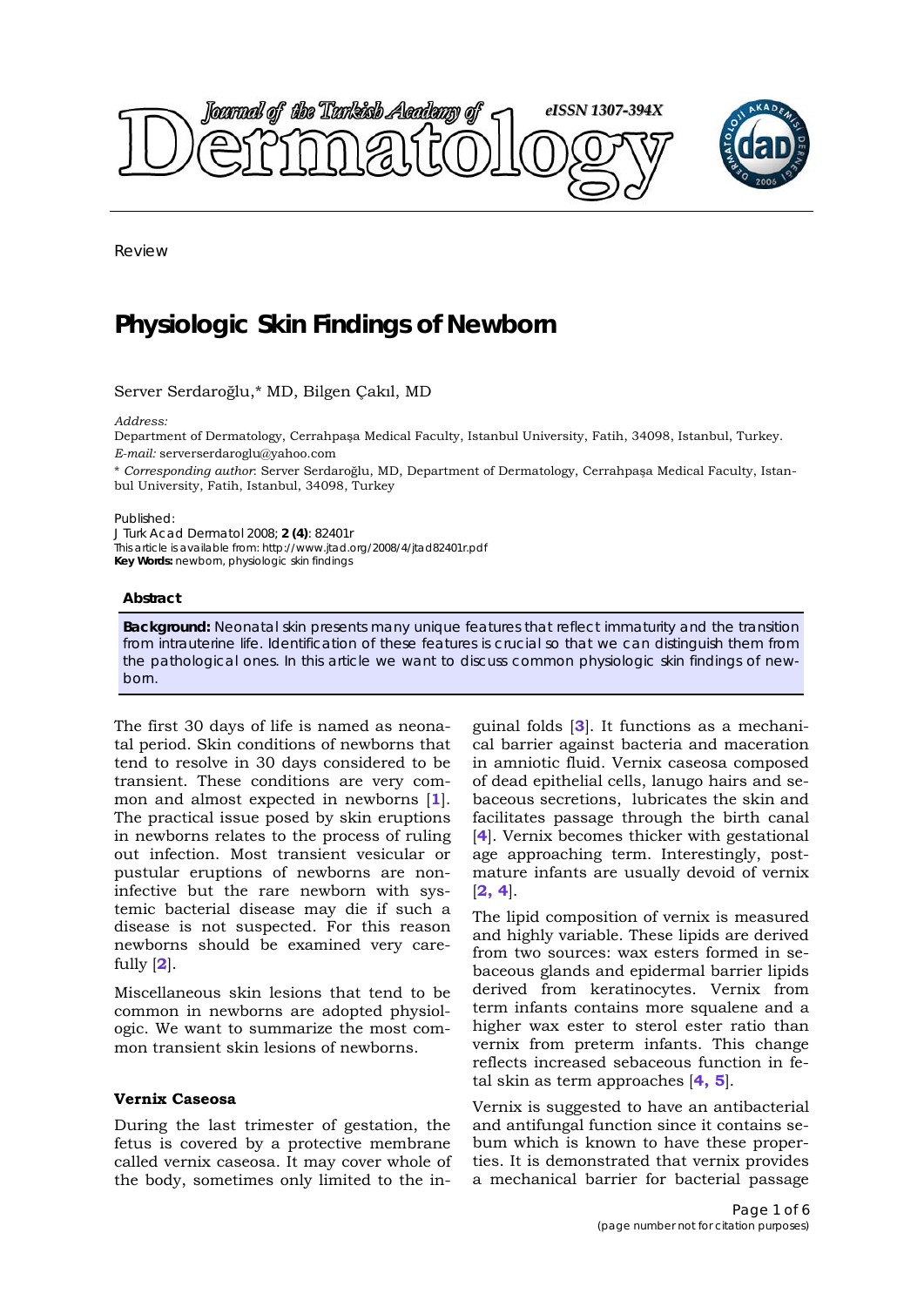and according to this vernix be left on the newborn until it is spontaneously shed [**4**]. Furthermore, the other physiologic functions of vernix include antioxidant activity, facilitates wound healing and waterresistant effect [**6**].

The color of vernix can reflect intrauterine problems. Yellow discoloration reflects hemolytic disease, meanwhile yellowbrownish color is frequently seen in postterm infants with bile staining from meconium passage. The odor of vernix is significant, since it can be an early sing of neonatal sepsis [**3, 4, 5, 6, 7**].

Vernix should be differentiated from the diseases which includes membranes covering the skin like collodion baby [7]. There is no need to treat vernix. It sheds during the first week of life [5].

### **Cutis Marmorata**

During the neonatal period ,a transient, benign cutaneous vascular phenomenon occurs, known as cutis marmorata. It can be defined as symmetrical, blanchable, redblue reticulated mottling of trunk and extremities. It is most common in preterm infants but also affects full-term newborns [**4, 5**].

Cutis marmorata is thought to be an exaggerated vasomotor response to hypothermia and immaturity of autonomic nervous system facilitates its occurrence [**7**]. It is a normal physiologic response to ambient temperature changes; accentuates with decreased temperature and improves with rewarming. It is postulated to be caused by increased sympathetic tone with delayed vasodilatation in response to a flux in temperature resulting in dilatation of capillaries and small venules [**5**].

Histologic findings are normal; therefore, biopsy is not indicated. The differential diagnosis is limited, in cases of prolonged cutis marmorata, several diseases should be considered including trisomy 18-21, hypothyroidism and the *Cornelia de Lange* syndrome [4, 6, 7].

Cutis marmorata telangiectatica congenita (CMTC) should be considered in the differential diagnosis, especially if the mottling is particularly prominent and persistent. The mottling of the skin in CMTC is darker and more pronounced than cutis marmorata. It does not resolve with warming of the skin and newborns with CMTC usually have telangiectasia, atrophy and ulcerations. Other causes of mottled appearance like livedo reticularis is seen in collagen vascular disease such as neonatal lupus.

In cutis marmorata no spesific therapy is required. The aim of the treatment of cutis marmorata is to maintain even temperature of infant and surroundings. It generally resolves spontaneously as vasomotor responses mature by 6 months of age [1, 4, 5].

#### **Acrocyanosis and Erythema Neonatorum**

In the first hours of life a central erythema is present in the neonatal skin. This can be in striking contrast to the acrocyanosis that is also seen. Both of acrocyanosis and erythema neonatorum is physiologic skin finding of neonatal period.

Acrocyanosis is characterized by symmetric bluish discoloration of hands and feet. It is intermittent and has no pathological significance. It is usually pronounced on palms, soles and perioral region. Acrocyanosis is more common in term infants than preterm infants.

Acrocyanosis is more pronounced in hypothermia, polycythemia, and other hyperviscosity syndromes. The coloration is ameliorated by warming of the extremities. Acrocyanosis reflects the vasomotor instability related to immaturity.

Cardiovascular and respiratory system diseases associated cyanosis should be distinguished. Central cyanosis seen in the oral cavity is an expected sing in these conditions. Treatment for acrocyanosis is not required. It resolves in the first week of life.

Erythema neonatorum reflects the reflex vasodilatation of cutaneous capillaries related to decreased sympathetic tone. It resolves in 24-48 hours [**3, 4, 7**].

#### **Harlequin Color Change**

Harlequin color change is defined as transient erythema involving one half of the infant's body with simultaneous blanching of the other side and a prominent demarcation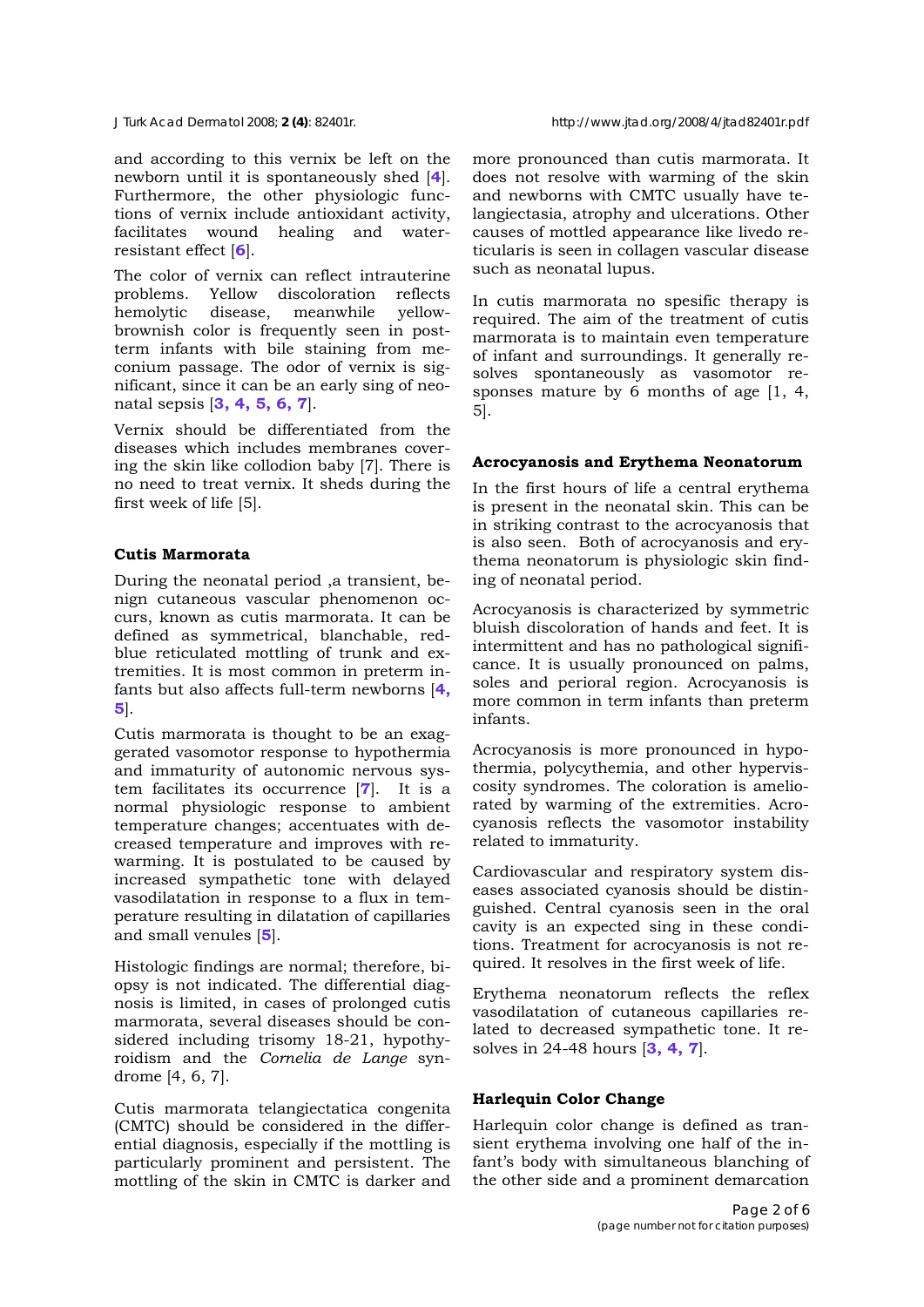on the midline. It was first described by *Neligan* and *Strang* in 1952.

Harlequin color change is unusual vascular phenomenon occurring in low-birth-weight infants. It is more common in preterm (15%) than term infants. The abnormality in the nervous control of the vascular tone is thought to be located at the hypothalamic level. The exact mechanism of this phenomenon is not known but it may be due to autonomic vasomotor control.

 Harlequin color change usually occurs on the third or fourth day of life and it can be seen until the 21th day of life. When the newborn is placed on one side, an erythematous color change occurs on the dependent site meanwhile the upper side becomes pale and there is a pronounced demarcation line between them. The location of the color changes with the turns of the baby. The head and the genitalia may be spared.

This phenomenon is believed to be benign and should subside after the third week. If the color change is persistent, a large capillary malformation may be suspected. No treatment is required [**1, 2, 3, 4, 7**].

#### **Neonatal Desquamation**

Desquamation of neonatal skin is the most common finding of neonatal period. It has been reported in up to 65-75% of normal newborns. Post maturity in the neonate leads to increased desquamation.

The pathophysiology is unknown. Scaling is most prominent on the hands, ankles and feed in term infants. In post-terms it may be more generalized and accompanied by other cutaneous sings of posterm including absence of vernix, long nails and hair and decreased subcutaneous fat.

Physiologic desquamation should be differentiated from ichthyosis vulgaris and continual peeling skin syndrome. Persistence of scaling beyond the first few weeks, combined with family history, distribution and appearance of scale lead to the correct diagnosis. Sometimes biopsy is required [**2, 3, 4, 6, 7**] .

## **Sucking Blisters and Erosions**

Sucking blisters are usually solitary, intact blisters or erosions on non-inflamed skin on the dorsal aspect of forearms, wrists or fingers. These lesions are apparent at birth and believed to result from vigorous sucking *in utero*. They spontaneously resolve without scar formation, usually by the two weeks of life.

To recognize these lesions is crucial since they can be misdiagnosed with more serious diseases like herpes virus infection, bullous impetigo or bullous mastocytosis. Localization, characteristic morphology, failure to develop new blisters helps for correct diagnosis [**1, 3, 4, 6, 7**].

## **Lanugo**

Newborns are covered with fine unmedullated vellus hairs called lanugo. It is most prominent in preterm infants since the first coat of lanugo hairs normally shed in utero during the last trimester.

Lanugo hairs are more tend to locate on shoulders, posterior trunk and cheeks. They are usually non-pigmented. During the first few months of life they are shed and replaced by vellus hairs.

Congenital hypertrichosis lanuginosa can be mistaken for normal lanugo hair growth in the neonate. The differential diagnosis of increased neonatal hair should include congenital lipodystrophy, *Cornelia de Lange*  syndrome and mucopolysaccharidoses [**3, 4, 6, 7**].

#### **Sebaceous Gland Hyperplasia**

Approximately 50% of newborns have sebaceous gland hyperplasia. It is less common in preterm. Multiple, tiny, yellowish papules are seen at the opening of each pilosebaceous follicle in areas in which sebaceous glands are abundant such as nose, cheeks, upper lip and forehead.

Sebaceous hyperplasia results from the influences of maternal androgens on the pilosebaceous follicle. This is a benign condition and resolves spontaneously by 4-6 months of age [**1, 3, 4, 7**].

## **Milia**

Milia are another common finding on the facial skin of newborns. Milia are multiple, pinpoint white papules representing benign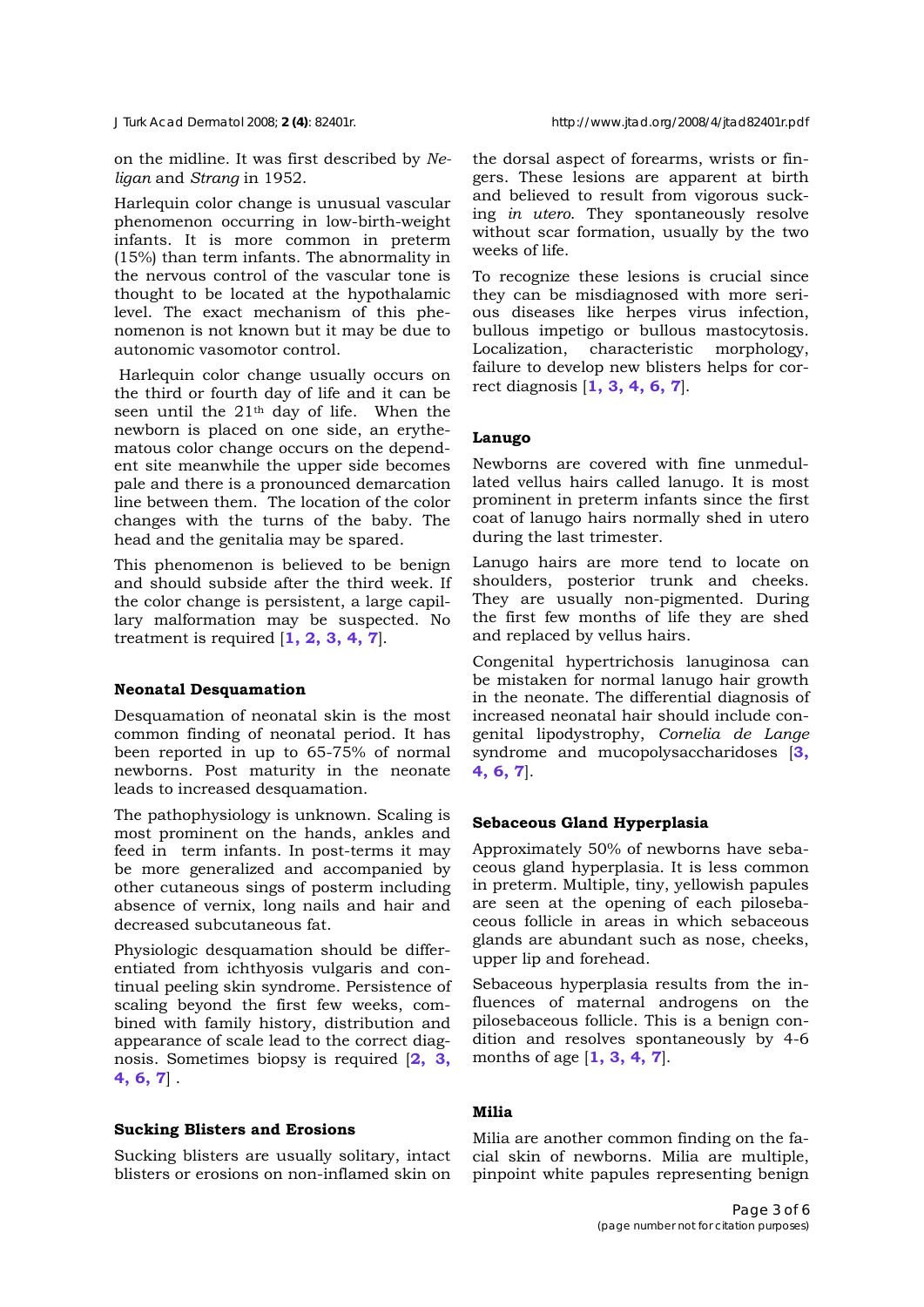superficial keratin cysts. They originate from pilosebaceous unit. Milia are caused by retention of keratin within the superficial dermis.

These papules occur prominently on the nose, cheeks and forehead of 40% of newborns. They are expected findings and resolve within a few weeks of life. Differential diagnosis includes neonatal acne, sebaceous hyperplasia and molluscum contagiosum. Large numbers of milia, prolong persistence of milia may be associated with oral-facial-digital syndrome and *Marie-Unna* hypotrichosis.

Milia which are located on oral mucosa along the median palatal raphe, are named "*Ebstein's Pearls*" In a study from India *Ebstein* pearls is found to be the most common skin finding 61%. When they occur on the alveolar margins, they are termed *Bohn*'s cysts [**1, 2, 3, 4, 5, 7, 8**].

## **Miliaria**

The term miliaria is used to describe a group of transient eccrine disorders. These common dermatoses are due to occlusion of the eccrine ducts at various levels, resulting in rupture of the ducts and leakage of sweat in the epidermis and papillary dermis. The level of the obstruction determines the clinical manifestations. Miliaria crystallina, rubra and profunda.

Miliaria crystallina is the most common type in the newborn period. It is characterized by 1-2 mm superficial clear noninflammatory vesicles and reflects superficial obstruction of the eccrine duct at the level of the stratum corneum. Lesions are most common on forehead and upper trunk They rupture and desquamate in a few days.

Miliaria rubra (pricky head) is due to intraepidermal obstruction due to of the sweat duct. A secondary local inflammatory reaction is responsible for the erythema and papules. Miliaria rubra occurs later than miliaria crystallina. In type I pseudo-hypoaldosteronism, pustular miliaria rubra is considered to be a specific cutaneous finding.

Miliaria profunda is rare in newborns. In miliaria profunda eccrine ducts are obstructed at the dermo-epidermal junction.

The differential diagnosis includes erythema toxicum, transient neonatal pustular melanosis candidiasis, neonatal acne and bacterial folliculitis. Minimizing overheating of the newborn is the only treatment. Cool bathing and air conditioning are the best therapeutic measures. In case of superinfection topical antibiotics can be used [**2, 7, 9, 10**].

# **Neonatal Acne**

Neonatal acne has been described as lesions beginning within the first 30 days of life and manifested by multiple, inflammatory, erythematous papules, comedones, and pustules. It is estimated that 50 percent of newborns may experience neonatal acne.

Neonatal acne may be hormonally mediated because newborns with neonatal acne presents transient increases in circulating androgens. Meanwhile in the neonatal period sebaceous glands are hyperplasic and increased androgenic activity of the glands maybe responsible of neonatal acne development.

However recent studies suggest that many cases may be triggered by infection or colonization of *Malassezia* spp. and the term neonatal cephalic pustulosis has been proposed for this condition. Most cases resolve spontaneously, but severe cases can be treated with topical benzoyl peroxide gel.

It is suggested that newborns with widespread acne lesions may tend to have severe acne problems in adolescent [**1, 7, 9**].

# **Erythema Neonatorum Toxicum**

Erythema neonatorum toxicum is an idiopathic, common condition seen in up to 75 percent of term newborns. It is rarely seen in pre-terms and low-birth-weight newborns. It is characterized by small erythematous macules with or without a central papule or pustule. It generally occurs in the second day of life. The lesions are tend to locate face, trunk and extremities but spare the palms and soles. The lesions may contain eosinophils and peripheral blood eosinophilia may be associated.

The etiology of erythema neonatorum toxicum remains unknown, intestinal tox-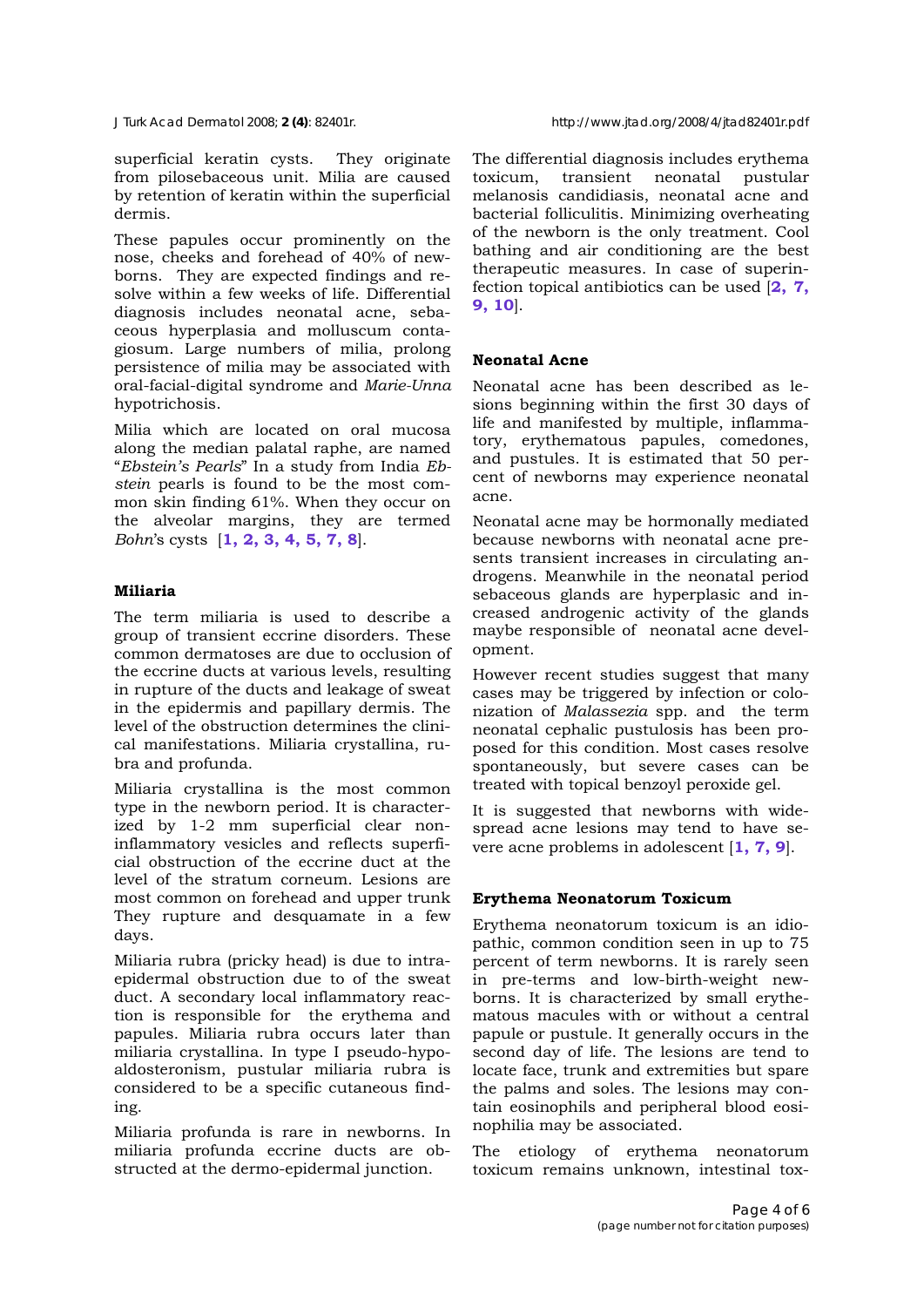ins, allergic reactions, mechanical or chemical irritation, hormonal influences on the extracellular matrix and a transient graftversus-host reaction due to maternal lymphocyte is suggested to be a possible cause.

The diagnosis is usually made by clinical findings but sometimes biopsy may require for the correct diagnosis. The characterization of histologic examination reveals perivascular accumulation of eosinophils in the upper dermis.

The differentiated diagnosis should include transient neonatal pustular melanosis, congenital candidiasis, Staphylococcal impetigo, neonatal herpes simplex. As erythema neonatorum toxicum is self-limited, no treatment is required. It clears spontaneously in up to 4 week of life [**1, 2, 5, 7, 9, 10**].

### **Transient Neonatal Pustular Dermatosis**

It is a self-limited, benign dermatosis of the newborn and occurs in approximately 0.2- 4% of all term newborns. It is more commonly seen in black infants.

Lesions may be present in utero and are almost always present at birth. It is characterized by neutrophil containing pustules or vesicles without surrounding erythema. Lesions can occur anywhere but are common on the forehead and mandibular area.

The lesions have three stages;

- 1. Fragile 1-5 mm pustules present at birth
- 2. Resolution of pustules with surrounding fine white collarettes of scale.
- 3. Hyperpigmented macules represent post inflammatory hyperpigmentation; this stage may not be present in lightskinned infants.

The pathogenesis of transient neonatal pustular dermatosis is unknown. It can be a possible variant of erythema toxicum. Maternal infection, drug use and primary fetal infection have no influence on its occurrence.

The diagnosis is made by clinical findings. Scraping pustule and staining with *Wright* stain reveals many neutrophils and rare eosinophils. Histology of hyperpigmentated macules demonstrates basilar hyperpigmentation and no dermal melanin; histology of pustules shows intra or subcorneal collections of neutrophils.

The differential diagnosis includes erythema neonatorum toxicum, miliaria, acropustulosis of infancy, candidiasis and Staphylococcal impetigo. No treatment is necessary. Pustules resolve over a few days. Hyperpigmentated macules resolve over several weeks or months [**1, 5, 9**].

## **Mongolian Spot**

The Mongolian spot, a blue-gray or bluegreen irregular patch over the sacrogluteal region, is the most common of all birthmarks in pigmented races. Histologically, these spots demonstrate deep dermal melanocytes scattered between collagen bundles.

The pathogenesis of Mongolian spot is not well understood. During the fetal life melanocytes migrate from neural crest to the skin. It is thought that these cells have been arrested in their migration towards the epidermis from the neural crest.

Typically the irregular patch increases in size and intensity over the first year of life and then fades in early childhood [**1, 4, 7**].

## **Salmon Patch**

Salmon patch is the most common capillary vascular malformation of the neonatal period. It is presented as a pale pink patch on the forehead or nape. It is termed as "angel kiss" when its located on the forehead and named as "stork bite" if it is located on the nape. The majority of these lesions disappear in infancy or early childhood. Some lesions may persist into adulthood. It may cause a cosmetic problem and can be treated with laser therapy [**4, 7**].

#### **Miniature Puberty**

A number of phenomena occur during the newborn period as a result of the influence of placental and maternal hormones. Hyperpigmentation or the linea alba and scrotum and external genitalia is frequent.

After a few days of birth hyperplastic vaginal mucosa desquamates and a whitish, creamy vaginal discharge can be seen. Oc-